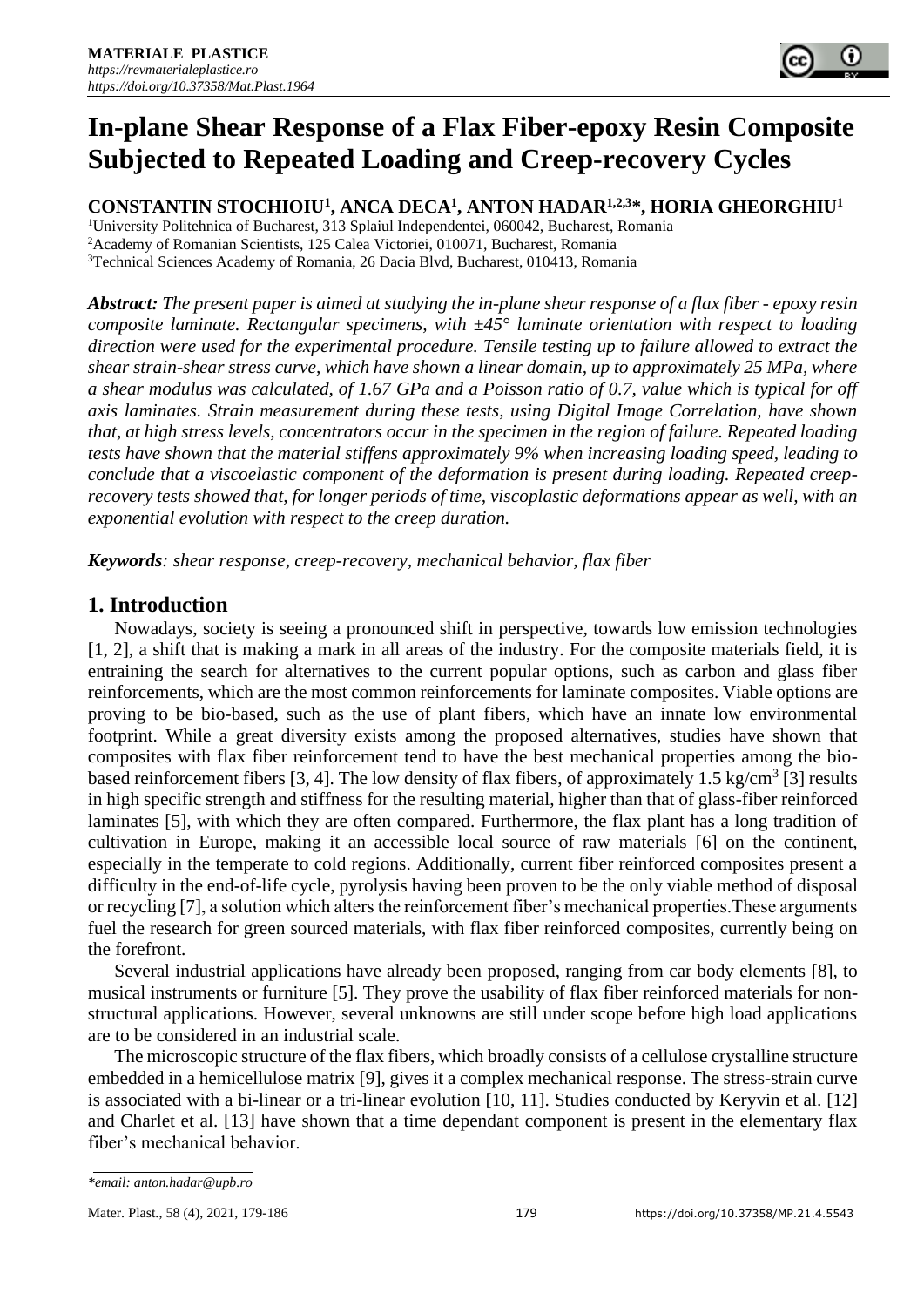

Studies conducted by Poilane et al. [14, 15] have shown that it also is inherited by the composite material in which the fibers and introduced, regardless of fiber orientation or length. Composites with the reinforcement on the load direction have proven to display both a viscoelastic and a viscoplastic component, behavior exhibited in repeated loading-unloading and creep-recovery tests [16]. They are both recorded starting from low stress levels.

For a laminate composite to be used in conception, behavior on other directions needs to be studied as well. In a previous work, the authors have shown, using samples with  $\pm 45^{\circ}$  fiber reinforcement, that in shear [17], a viscoelastic component is present, but modeling the composite behavior only considering has proven insufficient. The present work is aimed to further fuel those results, by identifying a possible viscoplastic component, through repeated loading-unloading and creep-recovery tests.

## **2. Materials and methods**

The composite material used in this study is an epoxy resin reinforced with unidirectional flax fibers oriented to  $\pm 45^{\circ}$ , alternating and symmetrical to a middle plane. This stacking sequence allows for analyzing the in-plane shear response of the laminated material. Sheets of pre-impregnated fiber were stacked, 20 in number, and placed in a heated press. The material was manufactured using a thermocompression process at 3 bars and 130°C for 60 min, followed by a post-curing cycle at 130°C for 60 min, destined to eliminate residual stress caused by resin curing. From the resulting composite plates, 280 mm x 280 mm in size and approximately 3.25 mm thick, specimens were cut at dimensions 200 mm x 25 mm [\(Figure 1\)](#page-2-0) through a laser cutter.

The mechanical characterization was conducted in accordance with ASTM D3518 [18]. Deformation was recorded using a Dantec Dynamics Digital Image Correlation (DIC) equipment and the load was applied using an INSTRON 8872 universal testing machine (UTM), with a speed of 2 mm/min. Five specimens were selected for this procedure and painted on one of the surfaces with a stochastic pattern of black dots on a white background [\(Figure 2\)](#page-2-1) to allow deformation recording by the DIC.

A sample, which was equipped with aluminum end tabs, was subjected to repeated loading-unloading tests, to determine the loading speed influence on the material response. Strain measurement was performed with strain gauges, as they are highly versatile in recording data with either high or low frequencies. The specimen was equipped with four transducers, two on the direction of the load and two perpendiculars to it, mounted back-to-back, as can be seen in [Figure 3.](#page-2-2) Four more strain gauges on each direction, which were equipped on a dummy sample, were added to the connection, to form complete Wheatstone bridges for each of the two strain gauge directions. This type of connection was chosen to compensate for both bending and temperature-induced parasite strains. The load was applied using the same INSTRON 8872 UTM, with speeds ranging in several orders of magnitude, as can be extracted from Table 1 and data was recorded with a frequency of 50 Hz.

At the end of each loading phase, one of the grips of the machine was opened and a period of time was allowed to pass between two consecutive tests, to permit the unhindered recovery of the sample until strain stabilization, which was continuously monitored. It is worth noting that, this modification to a regular loading-unloading test, which are common in material testing, was necessary as the unloading component of the test cycle is usually with the sample in the grips of the machine, which dictates the deformation of the sample and viciates it.

Furthermore, sample integrity was evaluated with low-stress level cycles conducted between consecutive tests. Damage appearing in the sample during loading phases would result in loss of modulus. A description of the testing procedure is presented in Figure 4.

The third type of test was that of repeated creep-recovery with a variable creep duration. The purpose was to determine how the material behaves under long periods of loading. Four cycles were conducted on the same sample, with a constant creep stress level, but increasing creep duration. The recovery period was constant, of 24 h, considered sufficient for deformations to be stabilized. The procedure is represented in [Figure 5.](#page-2-3) The strain was constantly recorded with the same method that was described for the previous test, but with a lower frequency, of 0.1 Hz, to allow for long periods of data recording.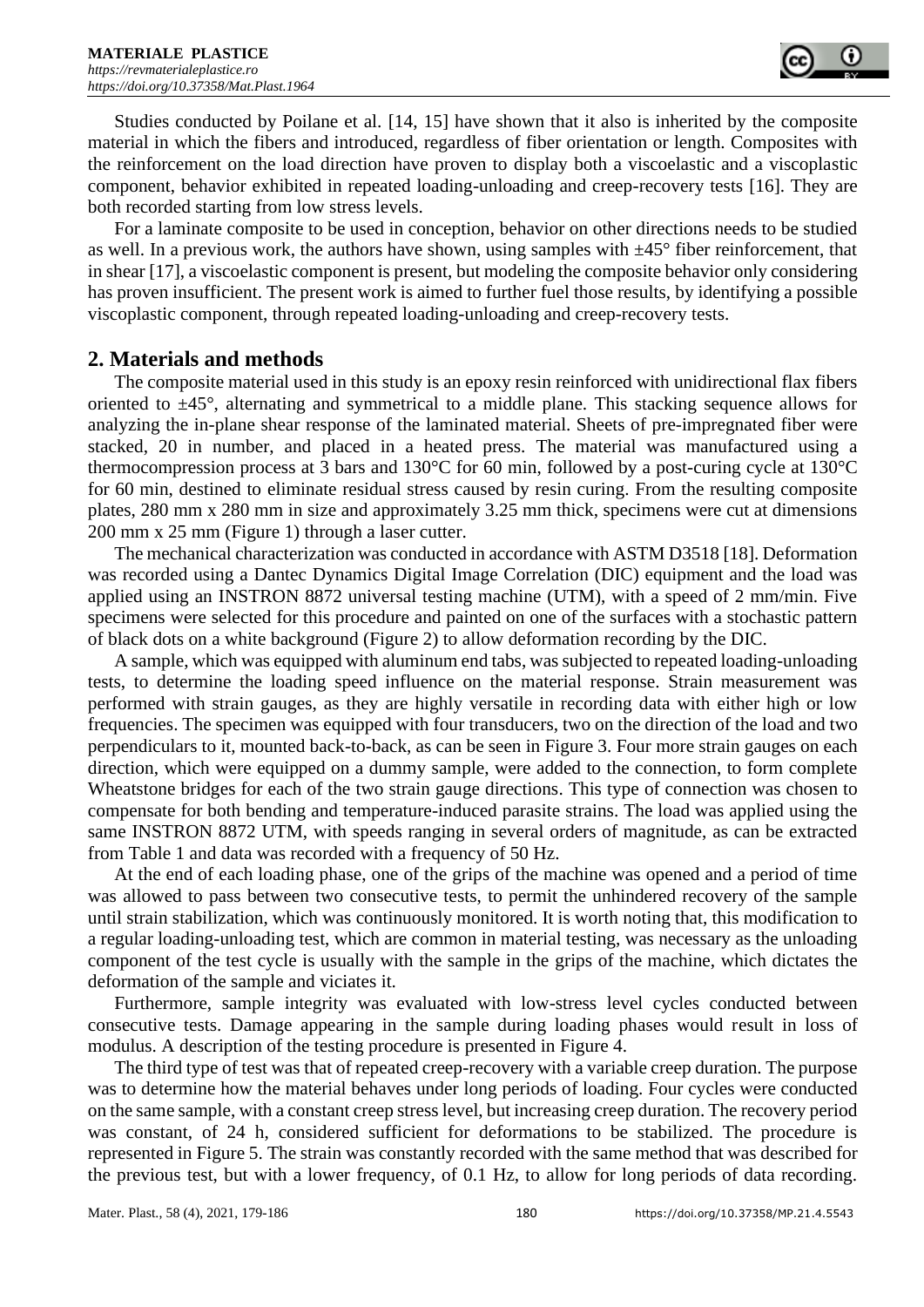

Loading was managed with dead weights, amplified by a lever mechanism which enabled constant stress levels for extended periods of time.



**Figure 1.** Composite sample

<span id="page-2-0"></span>

**Figure 2.** Sample prepared for mechanical testing

<span id="page-2-2"></span><span id="page-2-1"></span>

**Figure 3.** Sample equipped for loading-unloading and creep-recovery tests

**Table 1.** Repeated loading



**Figure 4.** Repeated loading tests procedure



<span id="page-2-3"></span>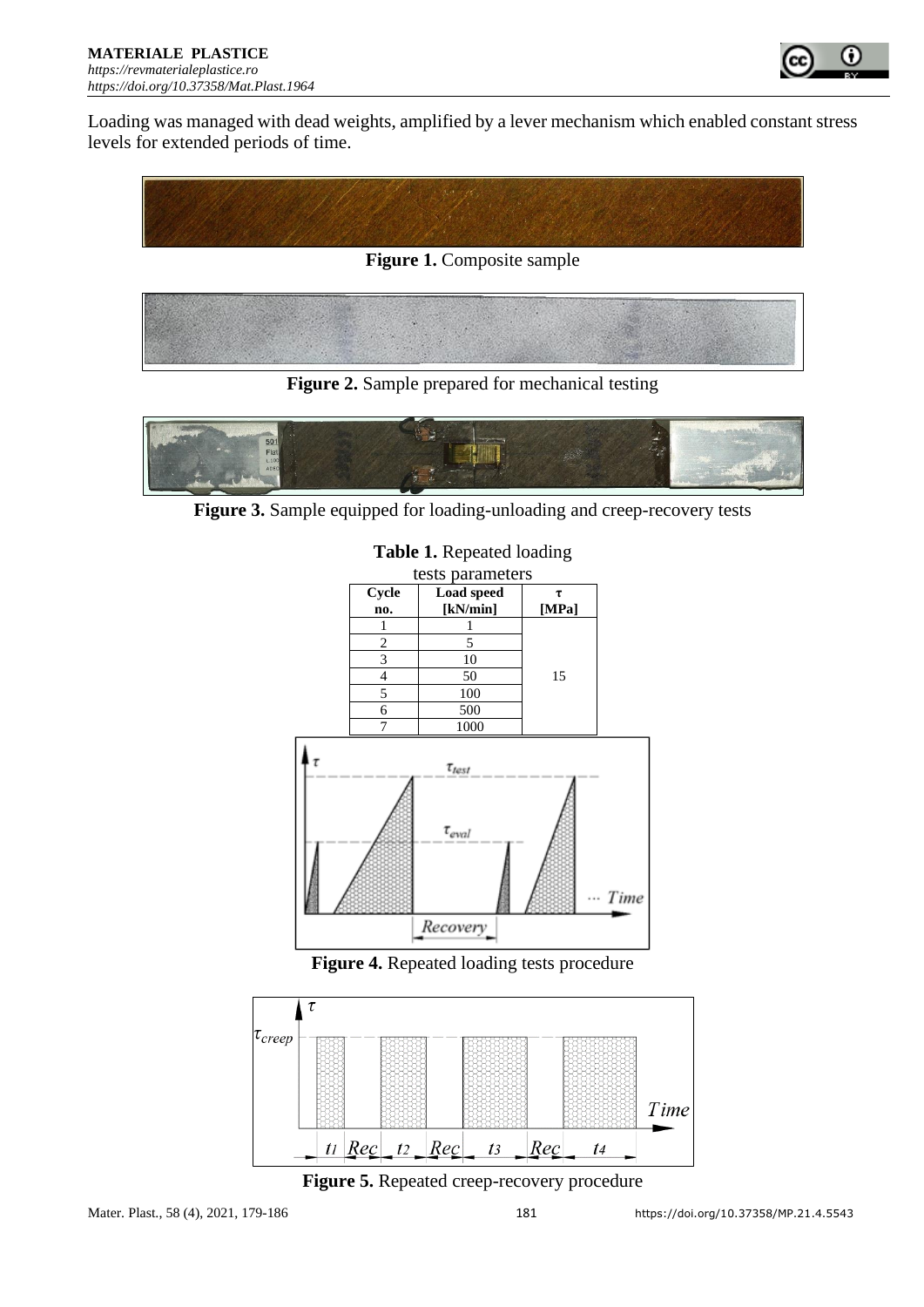

## **3. Results and discussions**

Strain data, obtained with both DIC and strain gauges was recorded on the direction of loading, or longitudinal, and perpendicular to the loading direction, or transverse. Due to the layer layup, at  $\pm 45^{\circ}$ and symmetrical to a middle plane, shear strain is equal to the difference between the two, Eq. (1) and shear stress is equal to the force divided by the double of the cross-section area, Eq. (2).

$$
\gamma = \varepsilon_L - \varepsilon_T \tag{1}
$$

$$
\tau = \frac{F}{2A} \tag{2}
$$

#### **3.1. Tensile tests**

Image data collected during the tensile testing through the DIC equipment was processed with ISTRA 4D Software to calculate the deformation distribution during loading (Figure 6) which, due to geometry and ply lay-up of the sample, is uniform. From the processed data, principal strains were extracted as an average of the processed surface. They represent the longitudinal deformation,  $\varepsilon_L$ , and the transverse one,  $\varepsilon_T$ .

The deformation distribution calculated by ISTRA 4D allows to observe that, when close to rupturing, deformation distribution is no longer uniform and concentrators appear on the sample in the failure area, (Figure 7) making Eq. (1) and (2) inappropriate for shear stress and strain calculation at that level. For this reason, analysis is limited to the domain where strain distribution is uniform.

Shear strain and shear stress were plotted in Figure 8 for the five samples to obtain the characteristic curve in shear, up to 5% shear strain, and in Figure 9 the transverse strain was plotted with respects to longitudinal strains.



32.00  $30.00$ 28.00 26.00 24.00 22.00 20.00  $18.00$ 16.00 14.00 12.00 10.00 8.00 6.00 4.00  $2.00$ 

34.00

**Figure 6.** Example of deformation **Figure 7.** Concentrators distribution during loading: principal strain 1 at high load levels

The shear stress-strain curves show a linear domain, up to approximately 25 MPa. For this region, a chord shear modulus, G, is calculated, between 0.2% and 0.6% shear strain, obtaining a value of  $1.67\pm0.01$  GPa. The linear region is followed by a reduction in stiffness, where the maximum shear stress is achieved, at  $37.78 \pm 0.5$  GPa, before failure. Longitudinal strain versus transverse strain plots shows a linear evolution, leading to the conclusion of a constant Poisson's ratio, calculated to be  $0.7 \pm$ 0.01 in the same 0.2% - 0.6% shear strain interval. It is worth noting that the value is higher than 0.5 (maximum possible value for an isotropic material) due to the layup of the reinforcement material in the matrix and is common for off-axis reinforced composites [18].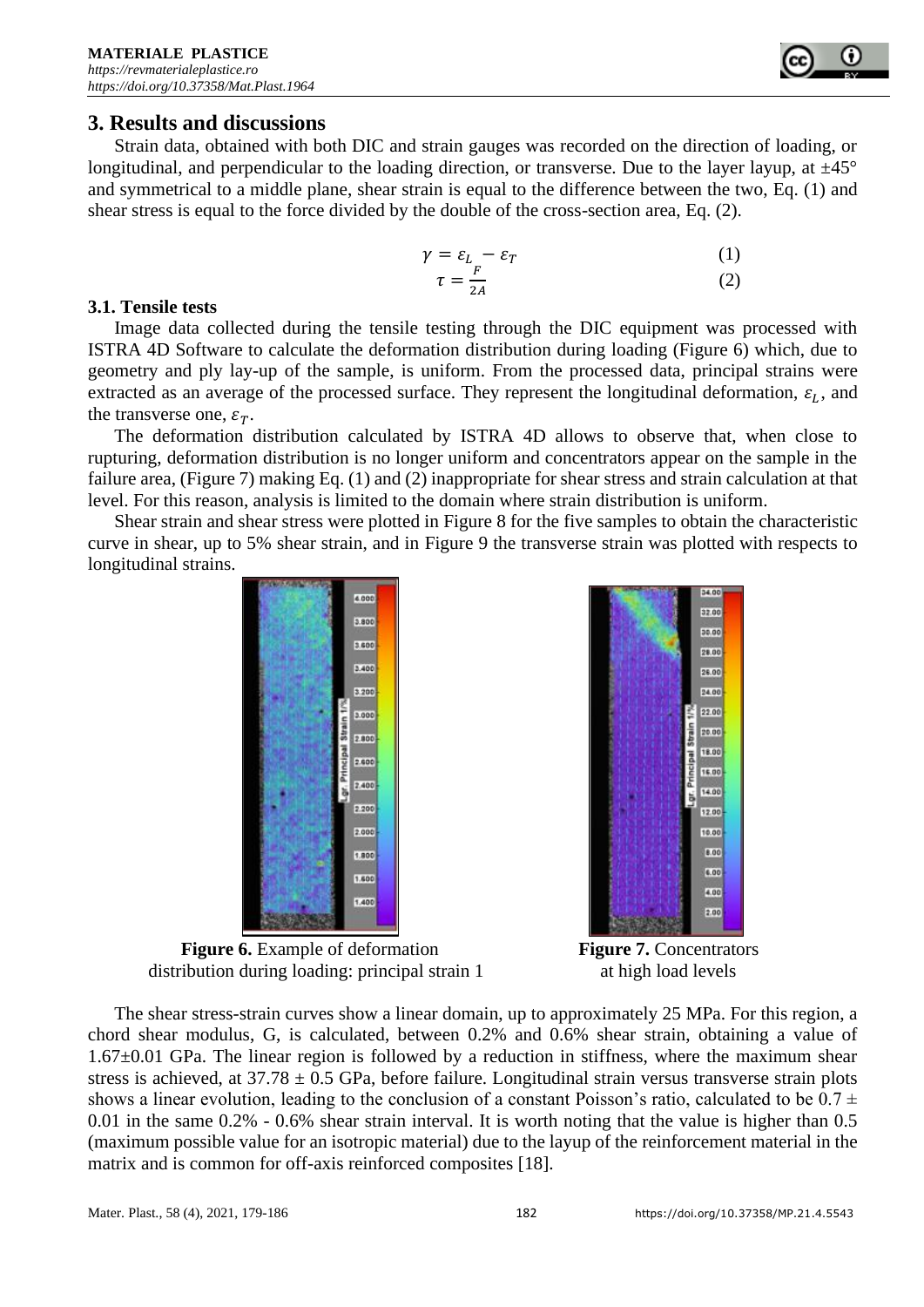

**Figure 8.** Shear strain - Shear stress curve **Figure 9.** Longitudinal strain versus



transverse strain

#### **3.2. Repeated loading tests**

The deformation response during the repeated loading tests is presented in [Figure 10.](#page-4-0) It can be noticed that, after releasing from the grips, the sample fully recovers in a period of time. This shows the presence of a visco-elastic behavior and the absence of residual deformations. Loading phases are cut and presented in shear strain-shear stress coordinates, in Figure 11. They show a variance of the curve, dependent on loading speed, confirming that visco-elastic deformations occur during loading.

Shear modulus G is calculated for each curve, in the same domain as for the previously tests and is presented in Figure 12, on a logarithmic scale. An increase of approximately 9% is observed, from 1.69 GPa to 1.84 GPa, which stabilizes for the highest loading speeds. This leads to the conclusion that, if a sufficiently high speed is applied, a purely elastic response can be obtained. However, it can also be extracted that, in the case of high loading speeds, due to machine limitations, an overshoot is produced, which is undesirable in either laboratory conditions or industrial applications. Lastly, during the evaluation cycles, no loss in modulus has been detected, concluding that no damage has been produced in the sample.



<span id="page-4-0"></span>**Figure 10.** Deformation response during repeated loading tests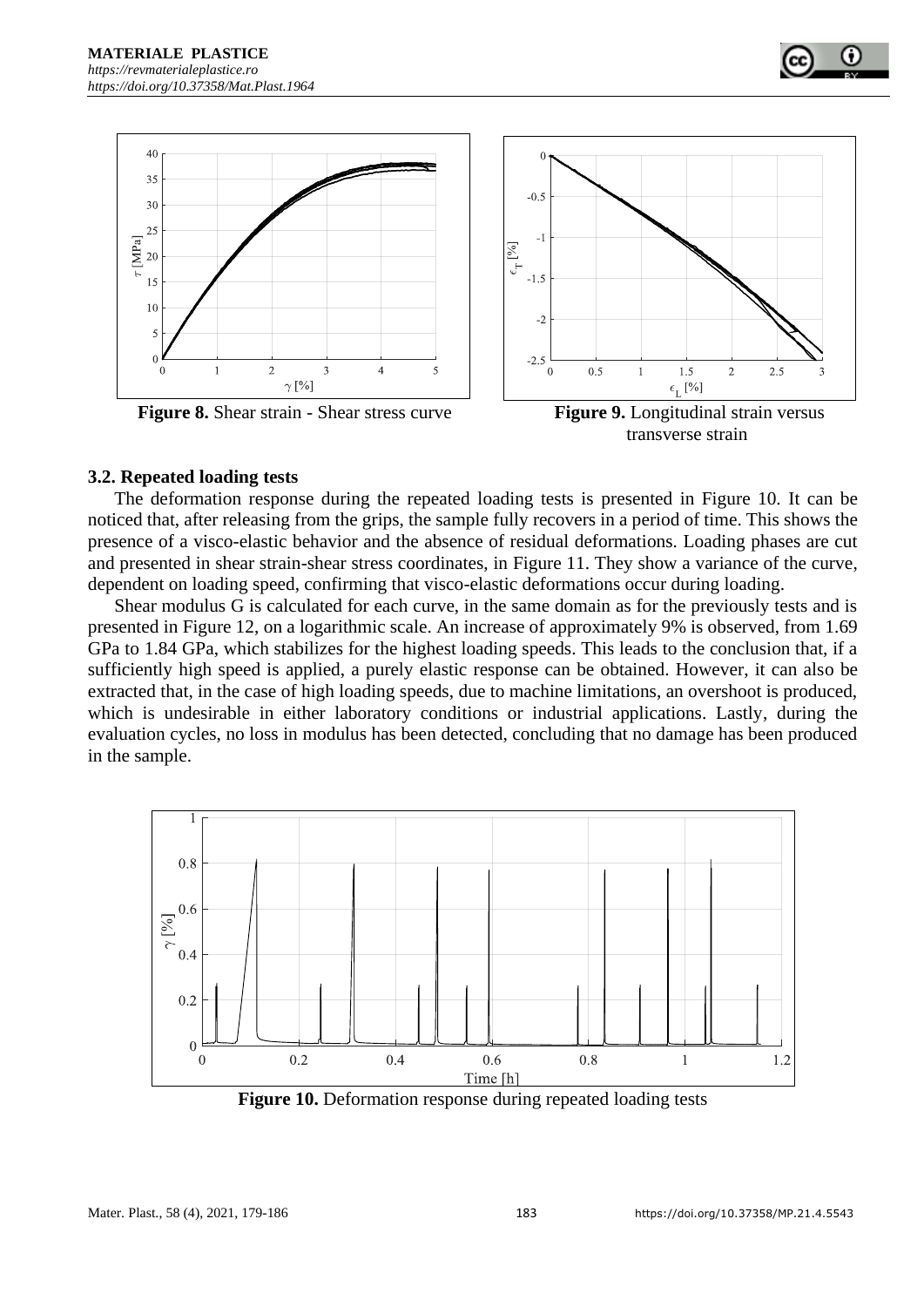

**Figure 11.** Shear stress-shear strain **Figure 12.** Shear modulus versus curves with respects to loading speed to loading speed to loading speed



## **3.3. Repeated creep-recovery tests**

The deformation response during the entire testing period is presented in [Figure 13.](#page-5-0) It can be observed that a time-dependent deformation is present during creep, as expected and confirmed by the previous tests. However, at the end of each cycle, plastic deformations are present.

The recovery phases are extracted in Figure 14. Viscoelastic deformations tend to recover but, at the end of each phase, plastic deformations tend to increase. Since no load is applied during recovery, it can be concluded that they are produced by the load during creep and that they are constant during the entire recovery phase. Thus, they can be considered time-dependent plastic deformations, or viscoplastic, and that they increase with creep duration. Furthermore, it is possible to dissociate them during recovery, when viscoplastic strains are constant, but impossible during the creep phase, when they are both varying in time.



**Figure 13.** Shear strain response during the creep-recovery test

<span id="page-5-0"></span>This viscoplastic strain, recorded at the end of the recovery phases, is depicted in Figure 15 in a logarithmic time scale, where the cumulated creep duration is used for the abscissa axis. A linear evolution can be traced, which signifies, on a linear scale, an exponential evolution with respects to time.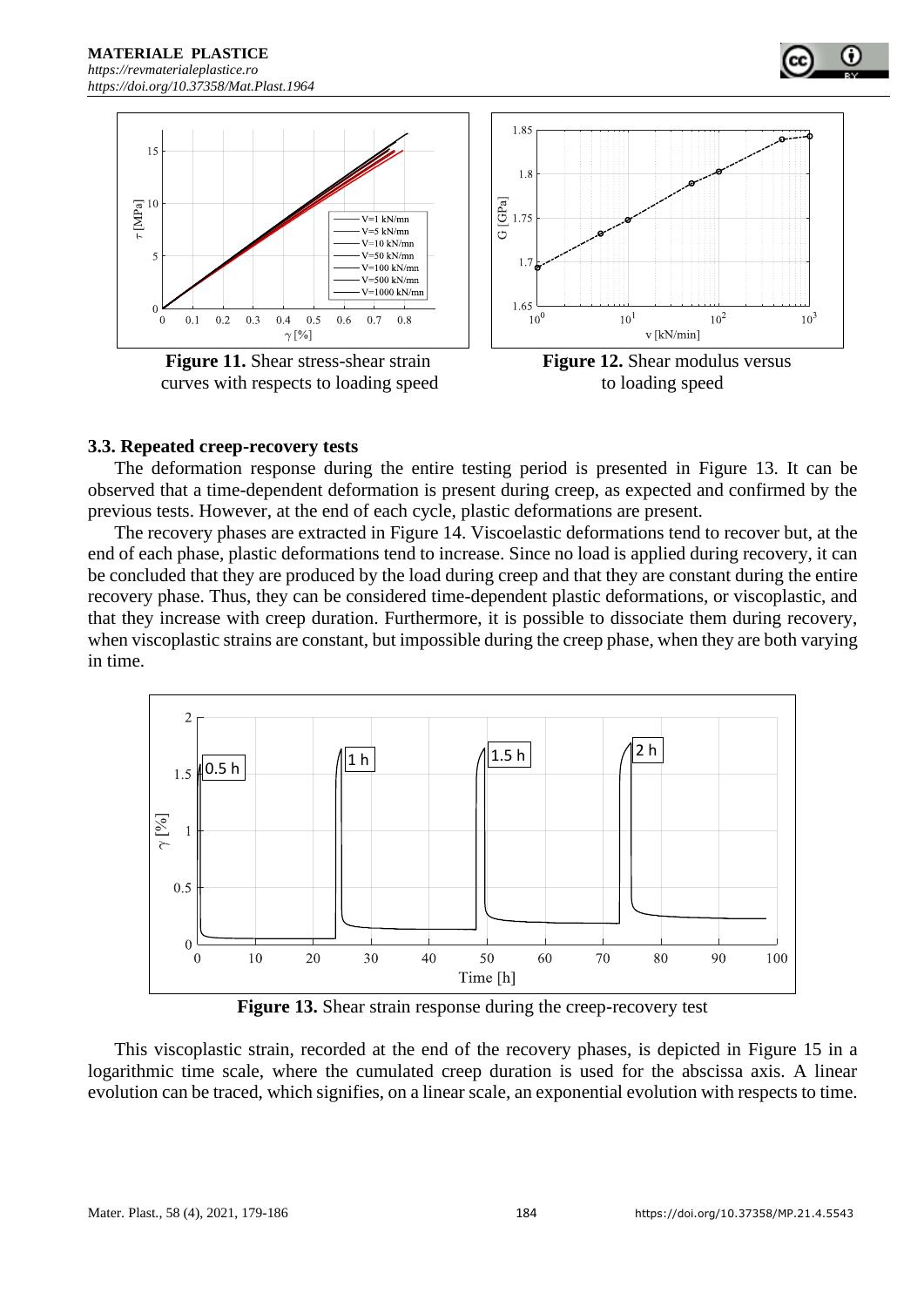

versus cumulated creep duration

When considering the repeated loading tests and the creep recovery tests, it can be concluded that the overall shear behavior of the material is a sum of viscoelasticity and viscoplasticity, with the latter being present only when the load is maintained for a longer period of time.

These results show that a laminated composite material with flax fiber reinforcement will have a timedependent behavior even in normal environmental conditions.

## **4. Conclusions**

A set of experimental data for a laminated composite of flax fiber and epoxy resin has been presented. The lay-up of the laminates, arranged at  $\pm 45^{\circ}$ , with respect to the loading direction and symmetrically with respect to a middle plane allowed to analyze the in-plane shear response of the material.

Through tensile testing, the shear strain - shear stress curve was extracted up to 5% shear strain. It presents a linear domain, where a shear modulus was calculated and a transition region where maximum shear stress was extracted. The longitudinal strain versus transverse strain plot showed a linear evolution, leading to the conclusion of a constant Poisson's ratio.

The repeated loading test have shown that, by increasing the loading speed, the material stiffens, up to an asymptote, leading to the conclusion that a viscoelastic component is present in the material response, even during loading. It can be reduced and, possibly eliminated by increasing the loading speed. Furthermore, no significant plastic deformations were recorded due to the short duration of the applied loads. The creep-recovery tests showed that, for long periods of loading, plastic deformations accumulate, dependent on load duration, in an exponential evolution.

**Acknowledgments:** This work is supported by the project ANTREPRENORDOC, in the framework of Human Resources Development Operational Programme 2014-2020, financed from the European Social Fund under the contract number 36355/23.05.2019 HRD OP /380/6/13 - SMIS Code: 123847

## **References**

1. \*\*\* United Nations Framework Convention on Climate Change, *Paris Agreement*, 2015.

2. \*\*\* EUR-Lex, Directive 2005/64/EC of the European Parliament and of the Council of 26 October 2005, *Official Journal of the European Union*, 2005, **L 310**, p. 10-27.

3. BLEDZKI A.K., REIHMANE S., GASSAN J., Properties and modification methods for vegetable fibers for natural fiber composites, *Journal of Applied Polymer Science,* 1996, **59**(8), p. 1329-1336.

4. GAY D., *Composite Materials Design and Applications,* CRC press, 2016.

5. PIL L., BENSADOUN F., PARISET J., VERPOEST I., Why are designers fascinated by flax and hemp fibre composites? *Composites Part A: Applied Science and Manufacturing*, 2016, **83**, p. 193-205. 6. FAOSTAT Report, *Top 10 producers of flax for 2010-2016*, 2018.